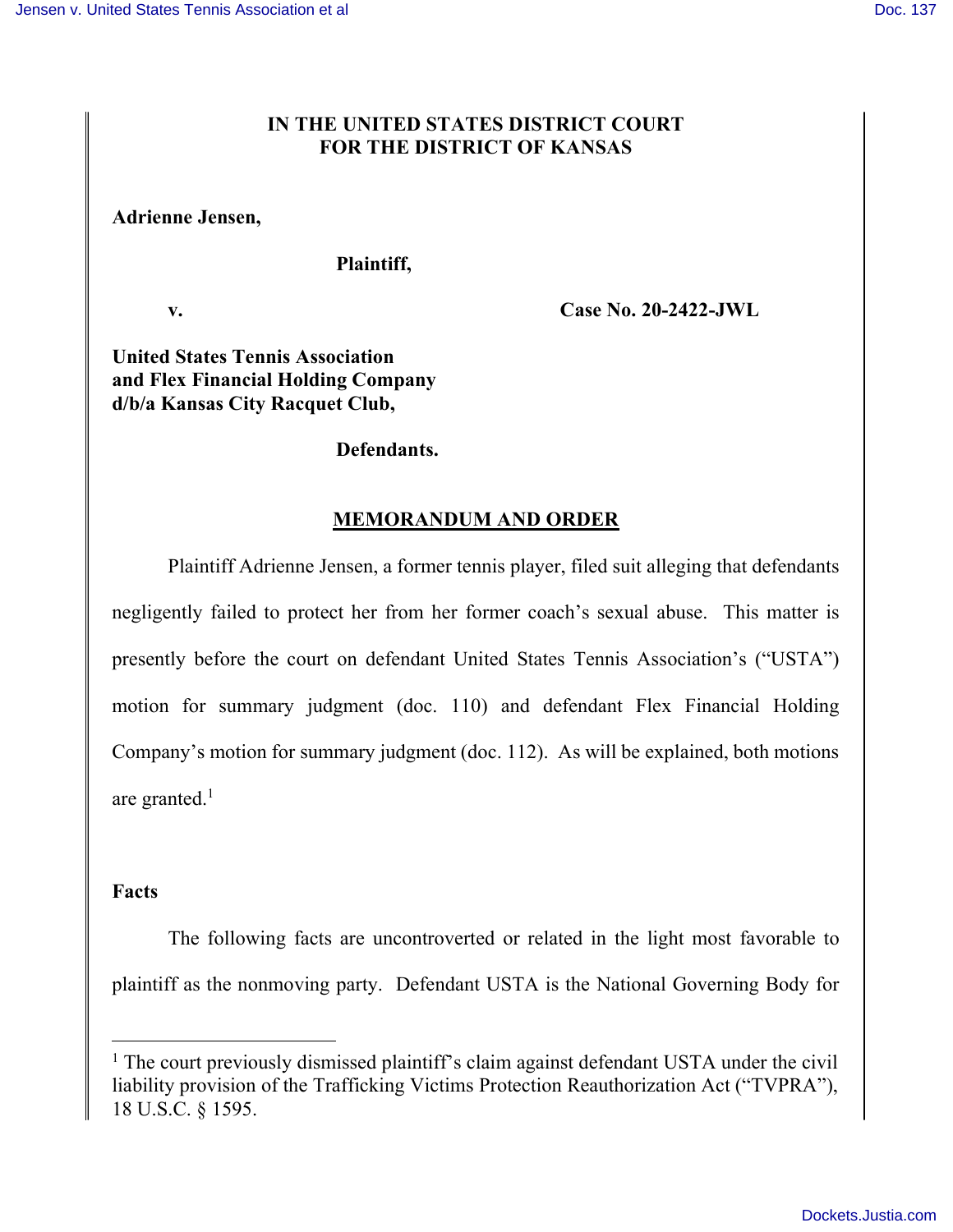the sport of tennis in the United States. Membership in the USTA is required for players who wish to compete in the Olympic Games and, because USTA maintains a national ranking of tennis players, is required for playing in tournaments as well. Competitive players are seeded in tournaments based on their USTA ranking. At the times pertinent to this lawsuit, defendant Flex Financial Holding Company operated a tennis facility in Merriam, Kansas known as Kansas City Racquet Club (hereinafter "KCRC"). Flex Financial did not operate any facilities outside of Kansas. Plaintiff Adrienne Jensen, who began playing tennis at a young age and had aspirations to play in the Olympics and at the college level, was a member of the USTA and trained at KCRC.

In August 2009, plaintiff and her parents moved to the Kansas City area so that plaintiff could train with a private tennis coach, Rex Haultain. Plaintiff, who was fourteen years old, began training with Mr. Haultain that month at KCRC. Plaintiff trained with Mr. Haultain five days each week at KCRC for several hours at a time. At some point, plaintiff began traveling with Mr. Haultain for out-of-town tournaments. During this same time frame, Mr. Haultain began texting plaintiff during non-practice times, often in the evenings, to praise plaintiff's tennis skills. These text messages increased in frequency until he was texting plaintiff on a daily basis. In these text messages, Mr. Haultain praised plaintiff's body and appearance and told plaintiff that he loved her. Mr. Haultain made increasing demands on plaintiff, including requesting nude photos and sexual favors from her.

In May 2010, plaintiff and Mr. Haultain traveled to Las Vegas, Nevada for a tournament. During the flight to Las Vegas, Mr. Haultain placed plaintiff's hand on his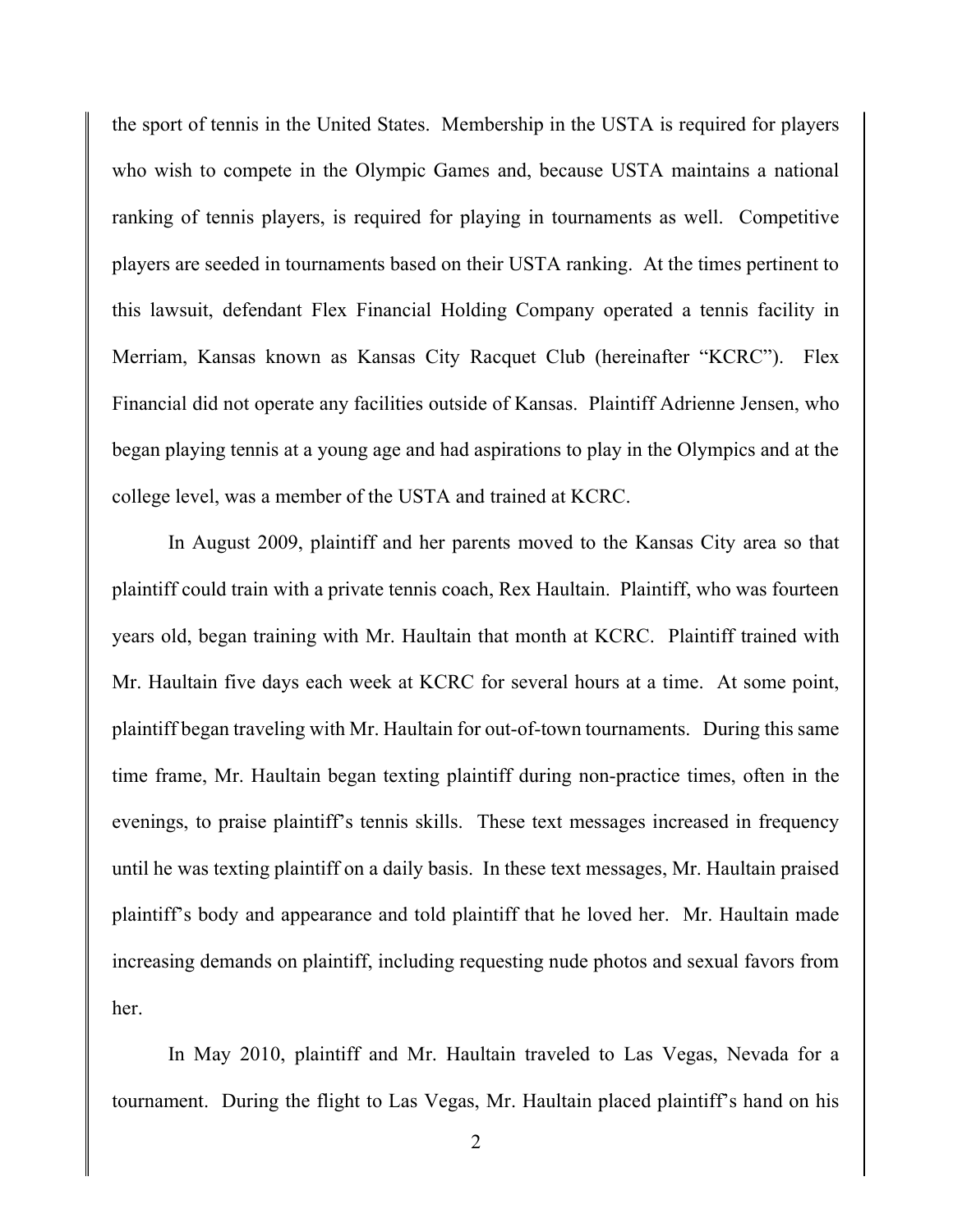penis multiple times. Plaintiff was "mortified" by Mr. Haultain's conduct and took her hand away, only to have Mr. Haultain place her hand back on his penis during the flight. Plaintiff admits that this incident was the first instance of physical, sexual abuse by Mr. Haultain. Plaintiff was fifteen years old at the time. In July 2010, plaintiff and Mr. Haultain traveled to Alabama for a tournament. During that trip, Mr. Haultain sexually abused plaintiff in a hotel room by massaging plaintiff and instructing her to remove her bra during the massage. On other nights of the trip, he massaged her, held her in bed and kissed her. During the summer and fall of 2010, Mr. Haultain touched plaintiff's crotch over her shorts at least thirteen times as they exited the tennis bubbles at KCRC and, on some occasions during this time frame, he placed his hands underneath her shorts to touch her as they exited the tennis bubble. On occasion, Mr. Haultain kissed plaintiff inside the tennis bubble at KCRC.

In December 2010, plaintiff and Mr. Haultain traveled to Arizona for a tournament. Mr. Haultain came into her hotel room and sexually assaulted plaintiff by, among other things, digitally penetrating her vagina. Plaintiff reported Mr. Haultain's abuse to her parents in January 2011 and she stopped training with him at that time. Plaintiff reported the abuse to one of her high school teachers in August 2011 and the abuse was then reported to the police. Mr. Haultain was arrested in February 2013. He was ultimately sentenced to 78 months imprisonment and deported.

Plaintiff alleges that defendants USTA and KCRC negligently failed to protect her from Coach Haultain.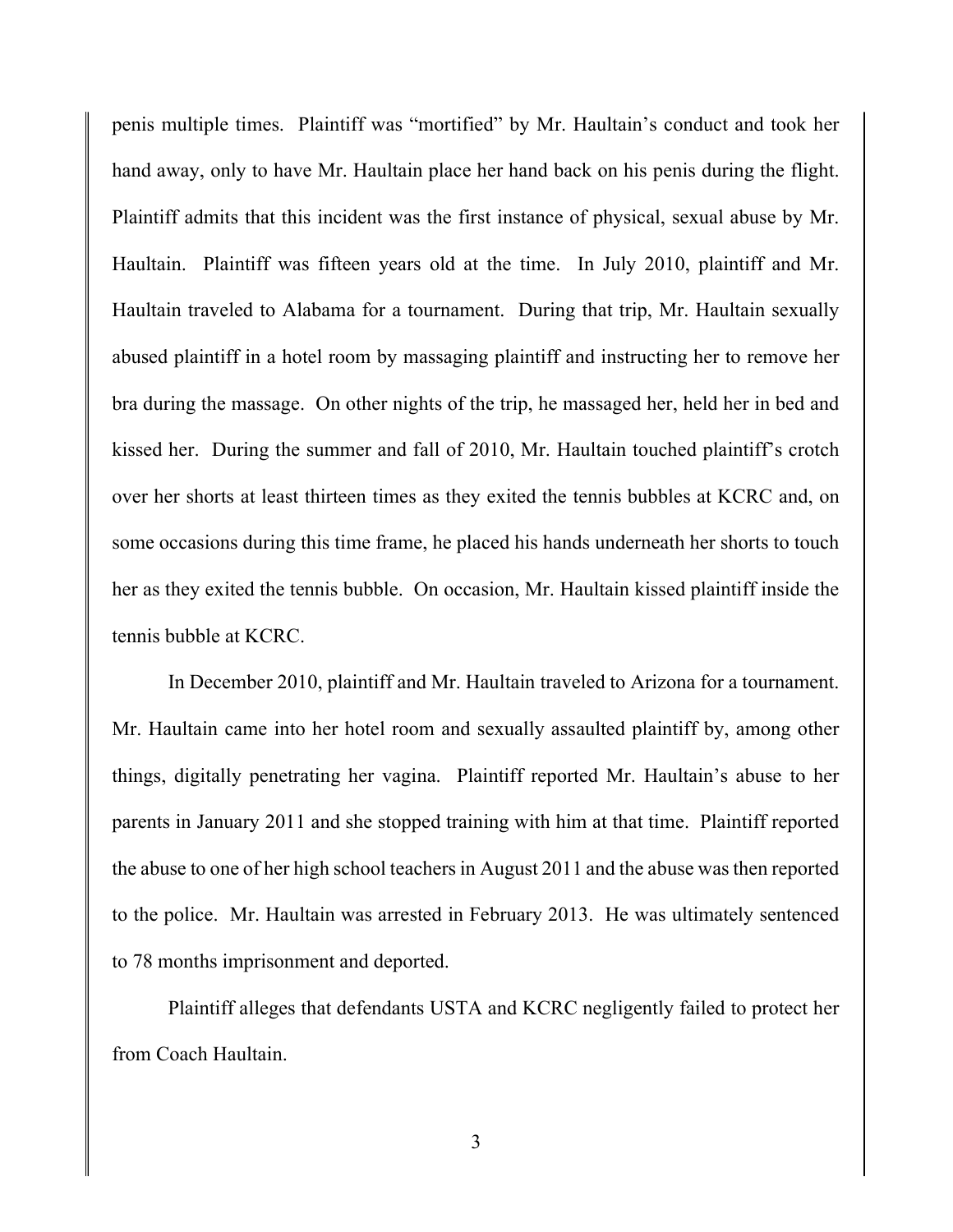### Summary Judgment Standard

 "Summary judgment is appropriate if the pleadings, depositions, other discovery materials, and affidavits demonstrate the absence of a genuine issue of material fact and that the moving party is entitled to judgment as a matter of law." Water Pik, Inc. v. Med– Systems, Inc., 726 F.3d 1136, 1143 (10th Cir. 2013) (quotation omitted); see Fed. R. Civ. P. 56(a). A factual issue is genuine "if the evidence is such that a reasonable jury could return a verdict for the nonmoving party." *Water Pik, Inc.*, 726 F.3d at 1143 (quotation omitted). "The nonmoving party is entitled to all reasonable inferences from the record; but if the nonmovant bears the burden of persuasion on a claim at trial, summary judgment may be warranted if the movant points out a lack of evidence to support an essential element of that claim and the nonmovant cannot identify specific facts that would create a genuine issue." Id. at 1143-44.

 Where, as here, a defendant properly invokes and supports an affirmative defense on summary judgment, that party is entitled to judgment as a matter of law unless the plaintiff identifies a specific factual dispute material to that defense:

 A defendant may use a motion for summary judgment to test an affirmative defense which entitles that party to judgment as a matter of law. The defendant making such a motion must demonstrate that no disputed material fact exists regarding the affirmative defense asserted. If the defendant meets this initial burden, the plaintiff must then demonstrate with specificity the existence of a disputed material fact. If the plaintiff fails to make such a showing, the affirmative defense bars his claim, and the defendant is then entitled to summary judgment as a matter of law.

Hutchinson v. Pfeil, 105 F.3d 562, 564 (10th Cir. 1997) (citations omitted); see Robert L. Kroenlein Trust ex rel. Alden v. Kirchhefer, 764 F.3d 1268, 1274 (10th Cir. 2014) ("The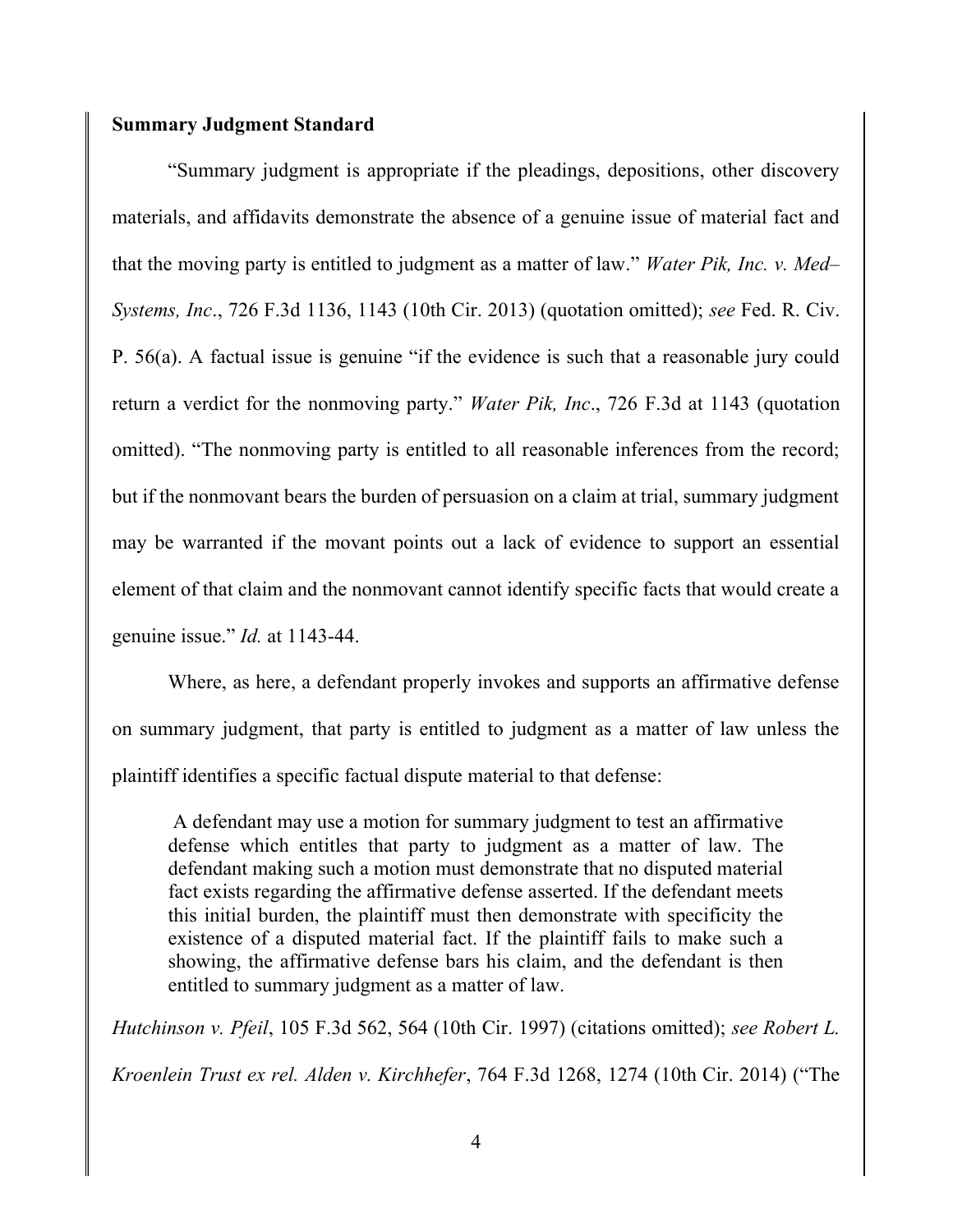statute of limitations is an affirmative defense, so the defendant [moving for summary judgment] bears the burden of demonstrating that there is no material fact in dispute on the issue of whether the statute of limitations bars the claim.").

## **Discussion**

In their motions for summary judgment, defendants contend that plaintiff's negligence claims are barred by the applicable statute of limitations. In the alternative, defendants contend that they owed no duty of care to plaintiff under applicable state laws. As will be explained, the uncontroverted facts demonstrate that plaintiff's negligence claims are barred by the statute of limitations. The court, then, grants defendants' motions for summary judgment and declines to address defendants' duty arguments.

Typically, a federal court sitting in diversity or exercising supplemental jurisdiction over state law claims in a federal question lawsuit must apply the substantive law of the state in which it sits. BancOklahoma Mortg. Corp. v. Capital Title Co., 194 F.3d 1089, 1103 (10th Cir. 1999) (The rule in diversity cases that the federal court "applies the substantive law . . . of the forum state . . . also applies when a federal court exercises supplemental jurisdiction over state law claims in a federal question lawsuit."). This case, however, was transferred to this court from the Western District of Missouri under 28 U.S.C § 1404(a). *See* Doc. 12. Thus, the law of the transferor court's forum state—here, Missouri—applies. See Van Dusen v. Barrack, 376 U.S. 612, 639 (1964).

Under Missouri law, a statute of limitations issue is procedural and, thus, governed by Missouri law. Alvarado v. H&R Block, Inc., 24 S.W.3d 236, 241 (Mo. Ct. App. 2000).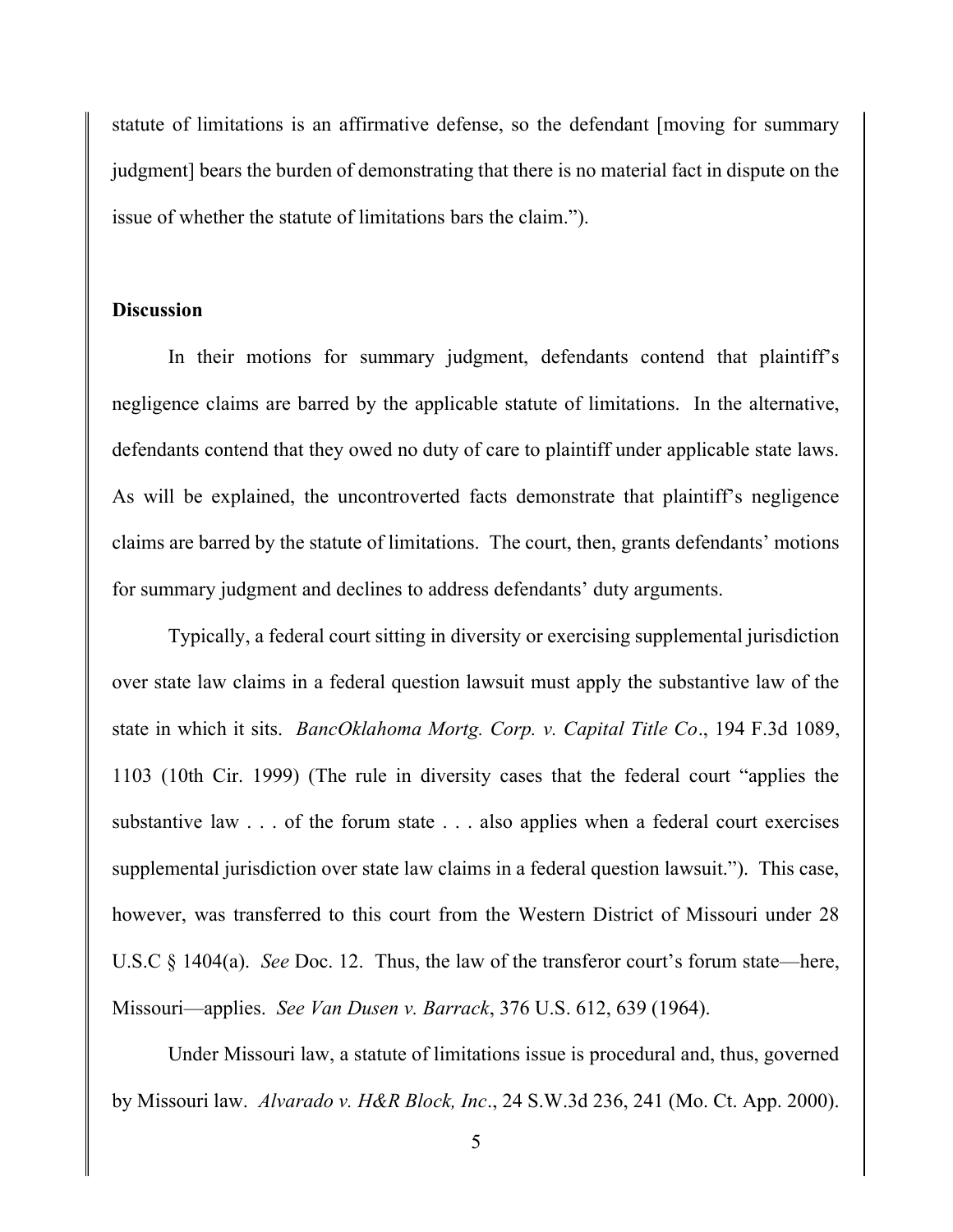But when a cause of action "originates" in a state other than Missouri, Missouri applies the

foreign state's statute of limitations through Missouri's borrowing statute:

Whenever a cause of action has been fully barred by the laws of the state, territory or country in which it originated, said bar shall be a complete defense to any action thereon, brought in any of the courts of this state.

*Id.* at 241-42 (quoting Mo. Rev. Stat. § 516.190).<sup>2</sup> As explained by the Missouri Court of

Appeals in *Alvarado*, the term "originated" as used in  $\S$  516.190 is synonymous with

"accrued" as used in  $\S 516.100$ . *Id.* at 242. That section, in turn, provides:

[A] cause of action shall not be deemed to accrue when the wrong is done or the technical breach of contract or duty occurs, but when the damage resulting therefrom is sustained and is capable of ascertainment, and, if more than one item of damages, then the last item, so that all resulting damage may be recovered, and full and complete relief obtained.

Mo. Rev. Stat. § 516.100. In Powel v. Chaminade College Preparatory, Inc., 197 S.W.3d

576 (Mo. 2006) (en banc), the Missouri Supreme Court described the "capable of ascertainment" test as "objective." Id. at 584. The court explained an injury is objectively capable of ascertainment "when a reasonable person would have been put on notice that an injury and substantial damages may have occurred and would have undertaken to ascertain the extent of the damages." Id. The parties agree that the foregoing framework applies to the statute of limitations issue presented in defendants' motions.

 $2$  If the foreign state's statute of limitations bars the action, Missouri's borrowing statute bars the action in Missouri as well. Alvarado, 24 S.W.3d at 242. In other words, the borrowing statute constitutes a codification of a conflicts-of-law rule such that no conflicts-of-law question is presented when § 516.190 is involved. Id. (citations omitted).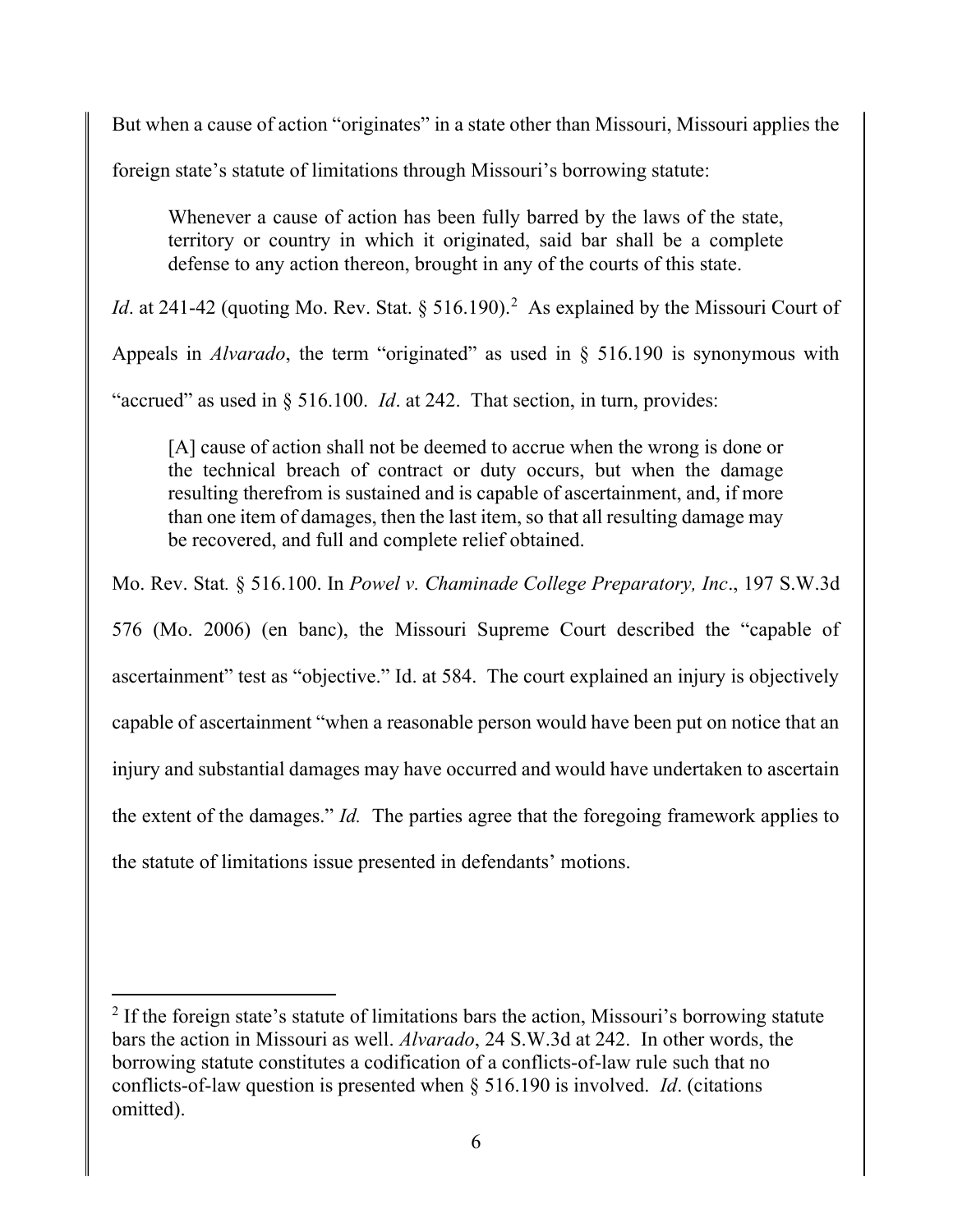The parties diverge over the proper application of the "capable of ascertainment" standard. Defendants assert that plaintiff's injury was capable of ascertainment at the time the abuse occurred. Defendant USTA contends, then, that plaintiff's injury was capable of ascertainment the first time that she was subjected to physical, sexual abuse by Mr. Haultin—in May 2010, on the plane to Las Vegas when Mr. Haultain placed plaintiff's hand on his penis several times and she continually pulled her hand away. Defendant KCRC contends that plaintiff's injury was capable of ascertainment the only time when Mr. Haultain sexually abused her at the KCRC facility—during the summer and fall of 2010. Plaintiff, on the other hand, insists that factual questions exist with respect to when the damages sustained by plaintiff were capable of ascertainment. In the alternative, plaintiff contends that her injury was capable of ascertainment at the time of the last instance of abuse—in December 2010 in Arizona.

 Defendants' argument that plaintiff's injury was capable of ascertainment at the time the abuse occurred is clearly supported by Missouri law. Missouri courts have consistently held that, in cases involving sexual abuse absent repressed memory of the sexually abusive conduct, the injury is objectively capable of ascertainment, as a matter of law, at the time of the abusive conduct itself. *Walker v. Barrett*, 650 F.3d 1198, 1204 (8th Cir. 2011); State ex rel. Heart of Am. Council v. McKenzie, 484 S.W.3d 320, 324 (Mo. banc 2016) ("Except in cases of repressed memory, damages are usually ascertainable at the time of the tortious conduct, which normally is sufficient to place a reasonably prudent person on notice of a potentially actionable injury.").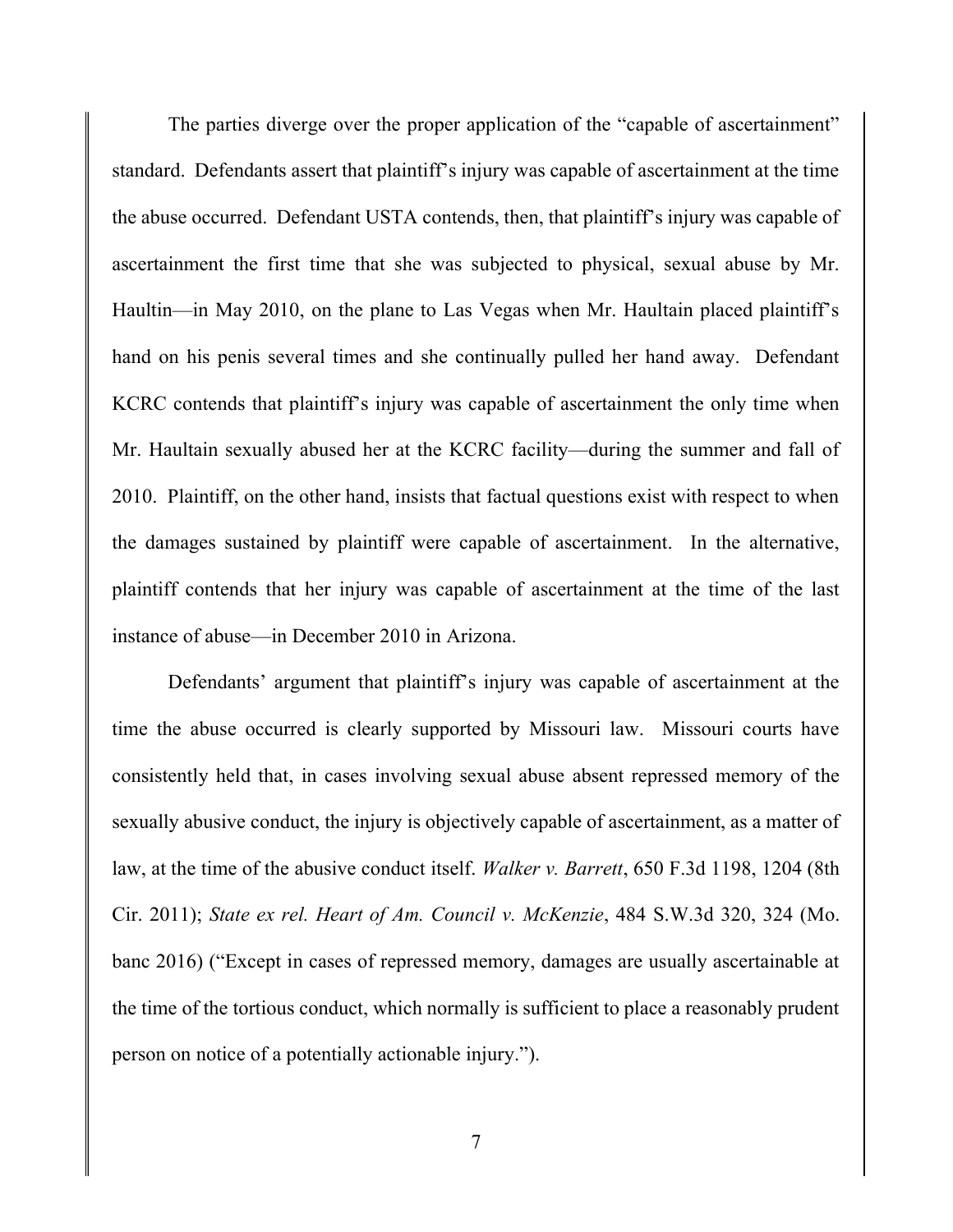In *Walker*, the plaintiff alleged that his vocal music teacher in junior high and high school sexually abused him beginning when he was 15 years old and continuing through his high school years. 650 F.3d at 1201. The alleged abuse involved "fellatio, forced fellatio, fondling, and masturbation." *Id*. Just before his 31st birthday, the plaintiff filed suit alleging, among other things, negligence claims against the school district and principal. Id. The district court dismissed the negligence claims as time-barred under Missouri law, finding that the plaintiff's claims were capable of ascertainment when he was subjected to the sexual abuse—namely, the forced fellatio—beginning when he was 15 years old. Id. at 1202. On appeal, the plaintiff argued that, under Powel v. Chaminade College Preparatory, Inc., 197 S.W.3d 576, 584–85 (Mo. 2006) (en banc), the statute of limitations did not accrue at the moment of the "technical wrong" but from the time that substantial injury has occurred and is capable of ascertainment. *Id.* at 1203. Stated another way, the plaintiff argued that "the issue depends on whether the plaintiff's damages—not the wrongful act itself—were objectively capable of ascertainment." Id. He urged that the inquiry was fact intensive, especially because he had "assimilated the abuse as something else" and "could not ascertain his damages until shortly before he filed the lawsuit." Id.

 The Eighth Circuit rejected the plaintiff's argument and affirmed the district court's dismissal of the negligence claims as time barred. In doing so, the Circuit explained that the rule set forth in Powel was limited to cases of repressed memory of the sexually abusive conduct. *Id.* at 1204. The Circuit went on to explain that, absent repressed memory, Missouri courts since Powel have held that an injury was objectively capable of ascertainment, as a matter of law, at the time of the abusive conduct itself. Id. (citing State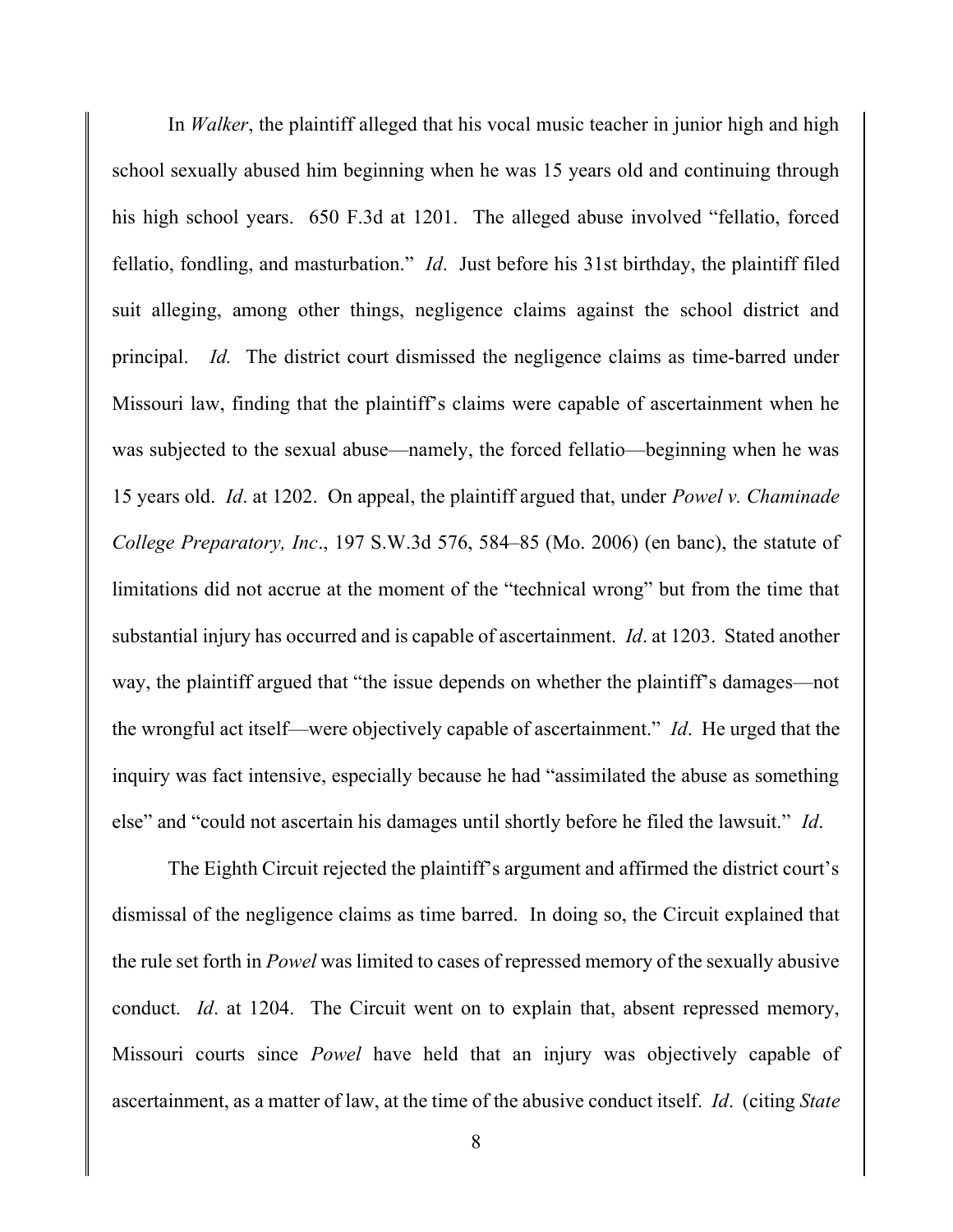ex rel. Marianist Province of U.S. v. Ross, 258 S.W.3d 809 (Mo. 2008) (en banc); Dempsey v. Johnston, 299 S.W.3d 704 (Mo. Ct. App. 2009)). Because the plaintiff in Walker did not allege that he had repressed the memories of his teacher's abuse, and because the complaint (through its use of the phrase "*forced* fellatio") implied that the plaintiff understood the abuse to be wrong at the time it occurred, the Circuit held that the plaintiff's claims accrued at that time that abuse occurred, when he was 15 years old. Walker, 650 F.3d at 1205.

 Plaintiff relies on Powel to suggest that it is the capability of ascertaining substantial damage that begins the running of the statute of limitations. But plaintiff does not allege that she repressed the memories of Mr. Haultain's abuse and, as such, Powel clearly has no application here. And, like the situation in *Walker*, it is clear that plaintiff understood on the plane to Las Vegas that Mr. Haultain's abuse was wrong at the time it occurred. She admitted that she was "mortified" by his conduct and pulled her hand away. Plaintiff's damages, then, were capable of ascertainment in May 2010 on the trip to Las Vegas.<sup>3</sup> In Nevada, the applicable statute of limitations on plaintiff's negligence claims is two years after reaching the age of eighteen. Nev. Rev. Stat. Ann. § 11.190(e). Plaintiff turned eighteen in February 2013 and, accordingly, the statute of limitations on her negligence claims expired in February 2015. Because she did not file her claims until June 2020, they are clearly time barred via operation of Missouri's borrowing statute.

 $3$  The parties agree that the abuse that occurred on the flight is deemed to have occurred in Nevada.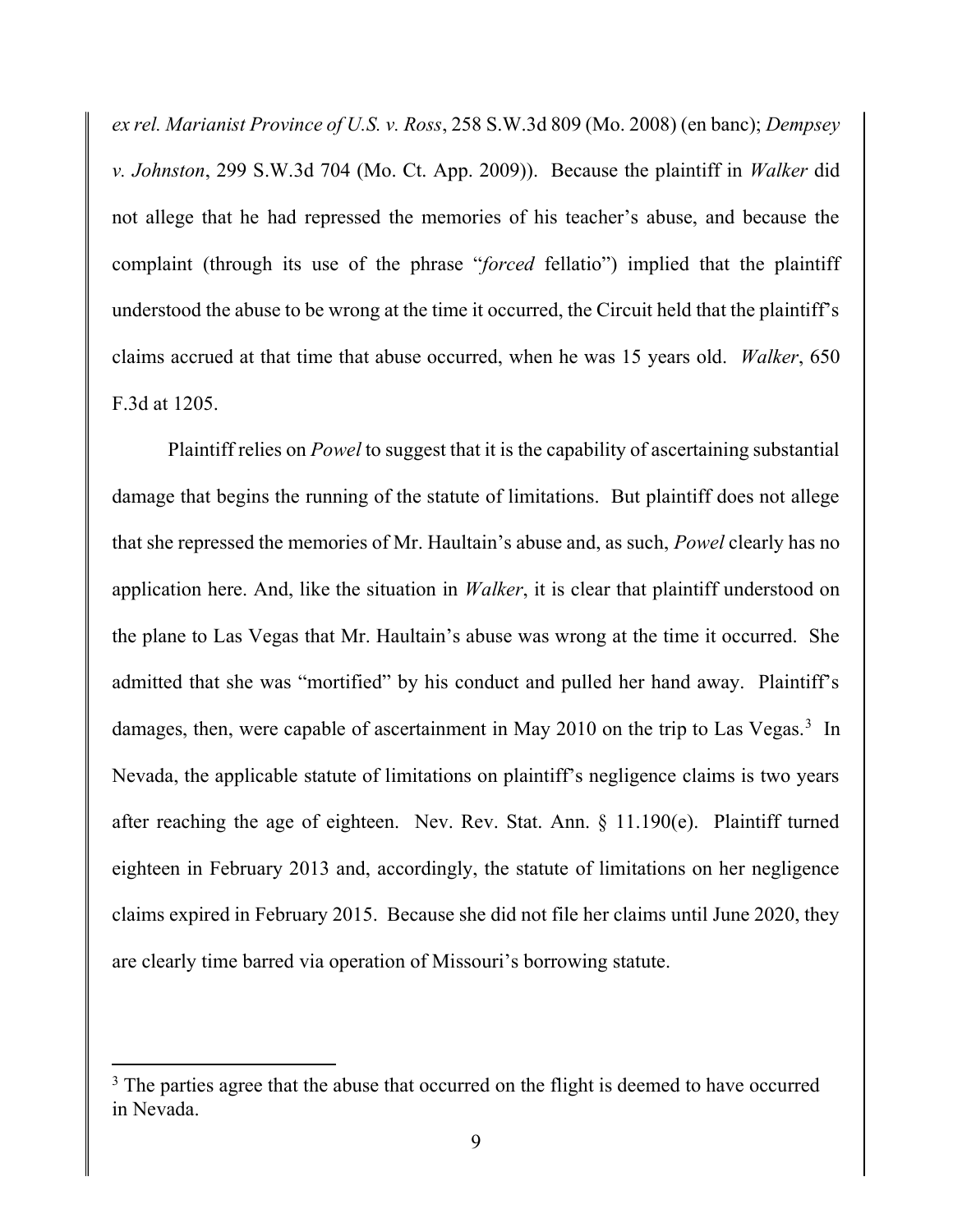Significantly, plaintiff does not dispute that her claims are barred under Nevada law. And to the extent her claims against defendant KCRC necessarily accrued in Kansas, she does not dispute that her claims are similarly barred under Kansas law.<sup>4</sup> Plaintiff was sexually abused by Mr. Haultain in Kansas in the summer and fall of 2010. In Kansas, the applicable statute of limitations on plaintiff's negligence claims is three years after reaching the age of eighteen. See K.S.A.  $\S$  60-523(a). The statute of limitations expired on these claims in February 2016. Her claims that accrued in Kansas, then, are clearly time-barred via Missouri's borrowing statute.

 To avoid this result, plaintiff sets forth an alternative argument—that her negligence claims accrued in Arizona, where the statute of limitations still has not expired. Ariz. Rev. Stat. § 12-514 (civil action arising from sexual contact or sexual conduct against a minor must be commenced within 12 years after reaching the age of 18). In support of this argument, plaintiff asserts that because she suffered repeated wrongful acts, Mo. Rev. Stat. § 516.100 dictates that her claim did not accrue until the last incident of abuse. See Mo. Rev. Stat. § 516.100 (a cause of action is deemed to accrue when the damage resulting from a breach "is sustained and is capable of ascertainment, and, if more than one item of damage, then the last item, so that all resulting damage may be recovered, and full and complete relief obtained." (emphasis added)). This language codifies the "continuing

<sup>&</sup>lt;sup>4</sup> Because KCRC did not argue until its reply brief that plaintiff's negligence claims against it must have accrued in Kansas, plaintiff has not had an opportunity to address that argument. But even assuming KCRC had a duty to protect plaintiff from abuse outside its Kansas facility, plaintiff's claims against it would be barred by Nevada's statute of limitations.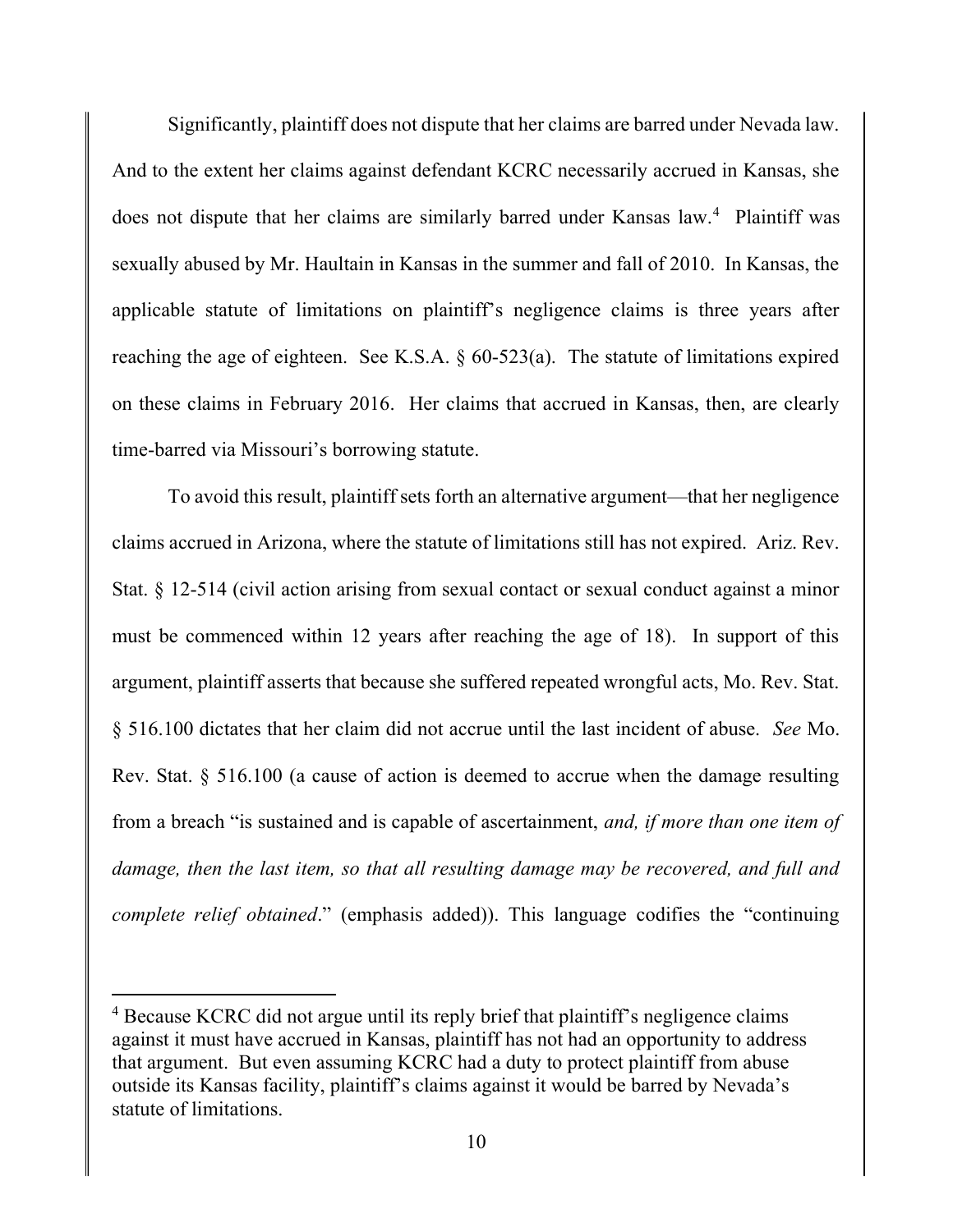wrong exception" to accrual, which applies when a wrong continues over a period of time. See Sisson v. Patel, 2021 WL 4228343, at \*6 (W.D. Mo. Apr. 7, 2021). Plaintiff cites no Missouri case law applying the continuing damage rule in the context of a negligence claim.

 As plaintiff candidly admits, the only case she references in support of her § 516.100 argument is a case involving installment contracts. See Shawnee Bend Dev. Co. v. Lake Region Water & Sewer Co., 419 S.W.3d 817 (Mo. Ct. App. 2013). While plaintiff asserts that "there is nothing to suggest that" Missouri courts would not apply this clause outside the installment contract context, the court in Shawnee Bend expressly stated that the Missouri legislature included the clause for the purpose of avoiding a multiplicity of suits in the installment contract context. Quoting the Missouri Supreme Court, the Shawnee Bend court explained:

The legislature, probably for the purpose of avoiding a multiplicity of suits, as we construe Section 516.100, has seen fit to provide that in suits upon contracts where there is 'more than one item of damage' (installment) 'the cause of action shall not be deemed to accrue' (for the purpose of certain sections, including 516.110) until the last item of damage is sustained (last installment becomes due) so that all damages (installments) 'may be recovered, and full and complete relief obtained' in one action.

Id. at 826-27 (quoting Sabine v. Leonard, 322 S.W.2d 831, 838 (Mo. banc 1959)); see also Ryerson v. Hemar Ins. Corp. of America, 200 S.W.3d 170, 173 (Mo. Ct. App. 2006) ("the date that the statute of limitations commences to run on an installment note is the date the last installment of the note is due"). And in Sabine, the Missouri Supreme Court expressly "distinguished the question of when an action on a contract accrued from the accrual of an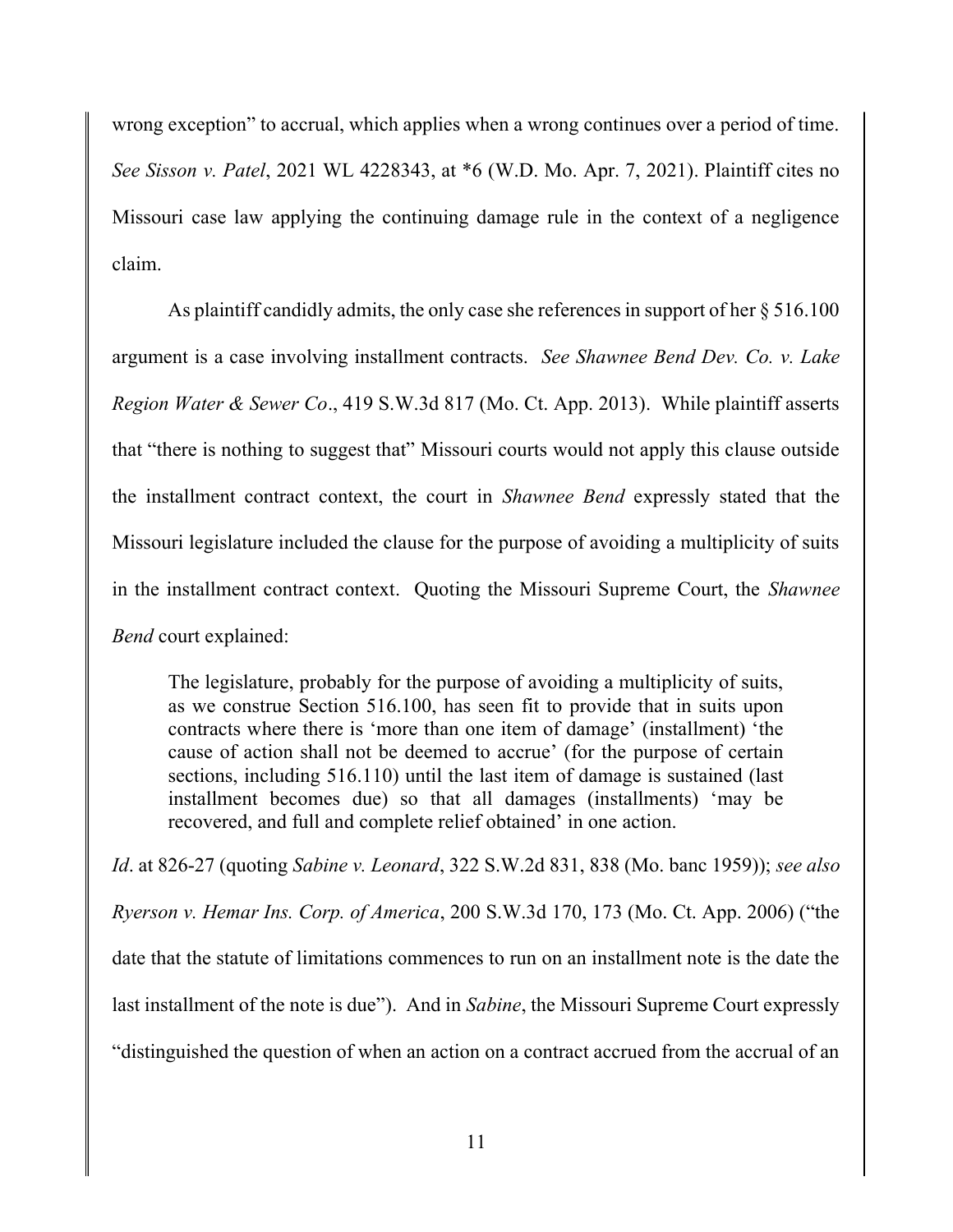action resulting from a claim for personal injury." Shawnee Bend, 419 S.W.3d at 827 n.10.

As explained by the Sabine court:

We recognize that in the personal injury case hereafter cited, the fact that it became necessary to perform an operation upon the plaintiff three years after the injury, was held (under Section 516.100) not to delay the commencement of the limitation period, the court stating in the opinion that such matters were 'but aggravating circumstances enhancing the legal injury already inflicted, and constituting mere developments of such injury, and were not of a character to delay the accrual of the cause of action.' Allison v. Missouri *Power & Light Co.*, Mo. App., 59 S.W.2d 771, 773 (1933). However, that is not the situation in the case at bar. Here, we do not have the mere development of a cause of action.

Sabine, 322 S.W.2d at 838. Moreover, plaintiff makes no effort to reconcile her reading of 516.100 with the sexual abuse cases analyzed by Missouri courts in which those courts have uniformly held that, absent repressed memories, such claims accrue at the time the abuse occurred. The court, then, rejects plaintiff's argument that the Arizona assault was a distinct item of damage which delayed the running of the statute of limitations under § 516.100. See Duvall v. Yungwirth, 613 S.W.3d 71, 77-80 (Mo. Ct. App. 2020) (continuing wrong exception contained in § 516.100 did not delay accrual of plaintiffs' negligence claims against attorney; while plaintiffs may have suffered continuing damages, those damages stemmed from negligent estate planning services in 2002).

 For the foregoing reasons, plaintiff's negligence claims against USTA accrued in May 2010 in Nevada and her negligence claims against KCRC accrued in the summer or fall of 2010 in Kansas. For all claims, the applicable statute of limitations was tolled until plaintiff's 18th birthday, in February 2013. Beginning from that date, plaintiff had two years to file her claims against USTA, Nev. Rev. Stat. Ann. § 11.190(e), and three years to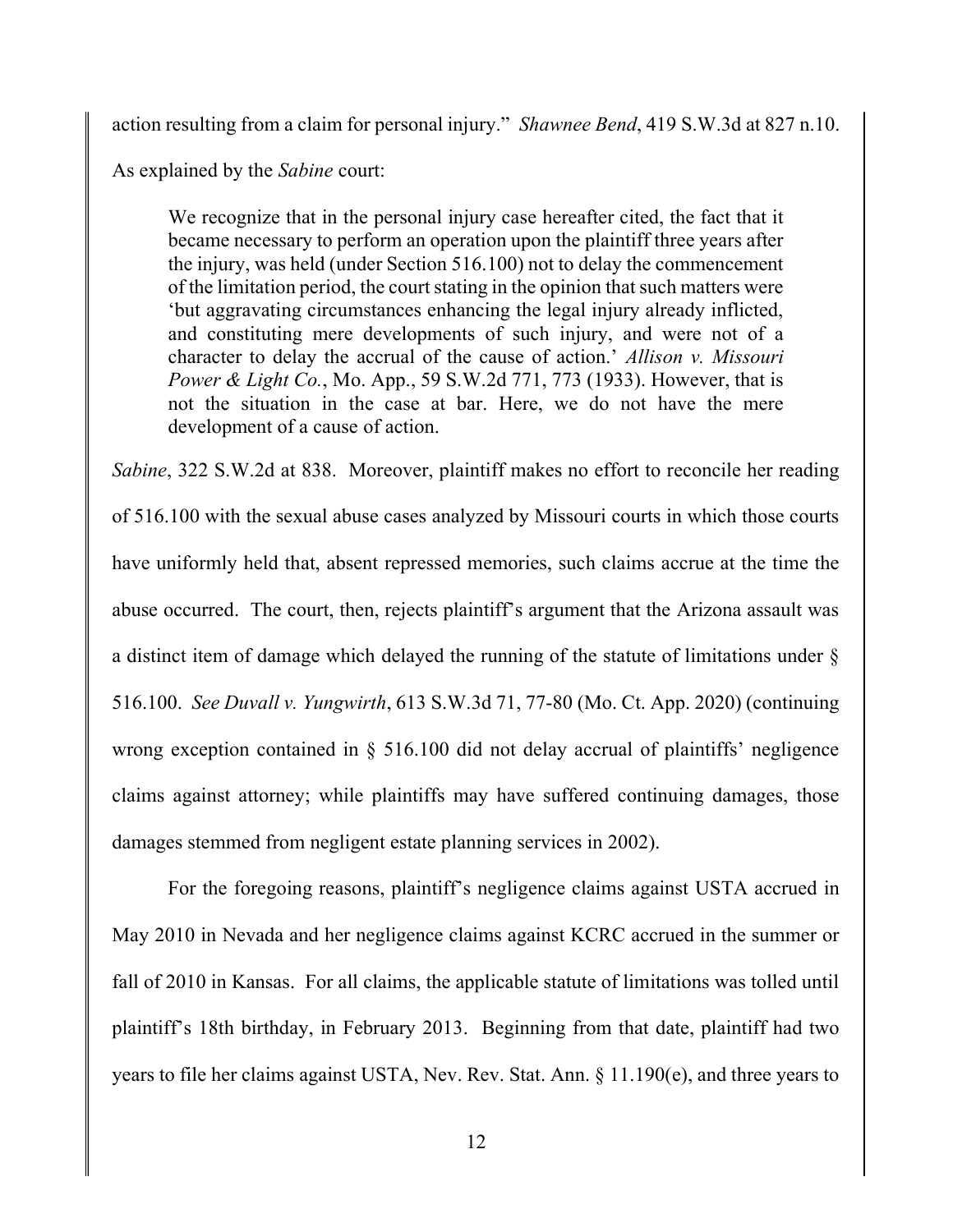file her claims against KCRC. See K.S.A. § 60-523(a). Her complaint was not filed until 2020. The claims, then, are clearly time barred and both motions for summary judgment are granted on this basis.

 Two other motions are pending before the court. In connection with filing its motion for summary judgment, defendant USTA moved to file certain exhibits under seal (doc. 109). To expedite the processing of the motion for summary judgment, the court granted the motion in part and retained the motion under advisement in part, indicating that it would resolve the sealing issue after a ruling on the merits of the motion for summary judgment. To the extent that motion to file under seal remains under advisement, it is now granted in its entirety. Plaintiff, in connection with her response to USTA's motion for summary judgment, also filed a motion for leave to file certain exhibits under seal (doc. 132) which the court now grants. Because the court did not rely on any of these sealed documents when it resolved the motions for summary judgment on the statute-of-limitations defense, the need for public monitoring is nonexistent. Thus, the parties' articulated interests in confidentiality outweigh the need for public monitoring and the documents can remain sealed. United States v. Pickard, 733 F.3d 1297, 1302 (10th Cir. 2013); New Jersey & Div. of Inv. v. Sprint Corp., 2010 WL 5416837, at  $*1$  (D. Kan. 2010) (where court did not make any decision with respect to sealed documents, need for public monitoring was nonexistent and unsealing was unnecessary).

IT IS THEREFORE ORDERED BY THE COURT THAT defendant United States Tennis Association's ("USTA") motion for summary judgment (doc. 110) is granted